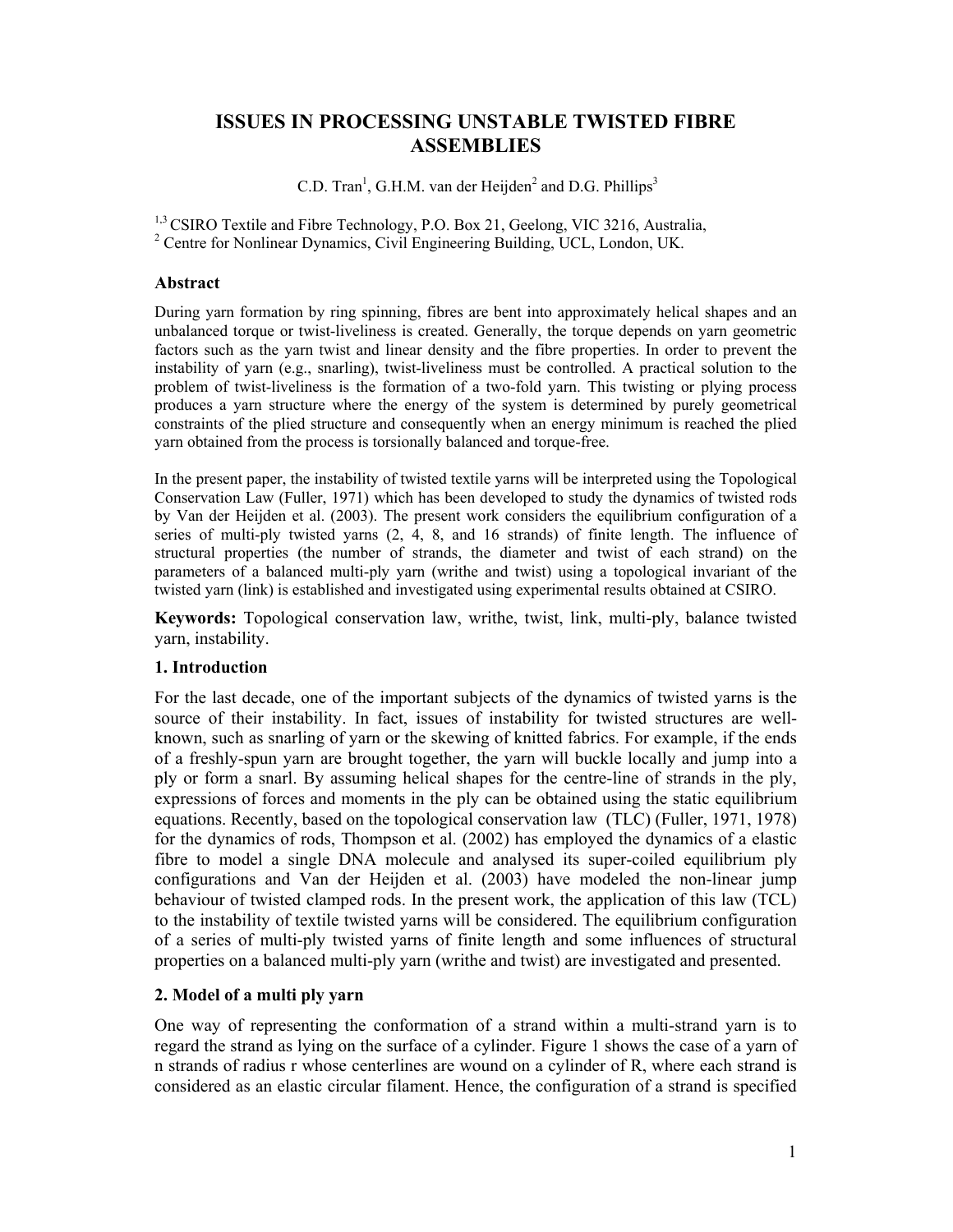by the position of a curve in space  $r_i(s)$  where s is the arc length along the central axis of the yarn.

Let  $\{X_1, X_2, X_3\}$  be a fixed rectangular Cartesian coordinate system, and  $\{x_1, x_2, x_3\}$  a moving coordinate system whose two axes coincide with the principal axes of the strand cross section  $(x_1$  and  $x_2)$  and the third axis  $x_3$  coincides with the tangent to the strand 3 d  $\left(\mathbf{x}_3 = \frac{d\mathbf{r}}{ds}\right)$  (see Fig.1). Let  $\psi$ ,  $\theta$ ,  $\phi$  be the angular twist in the strand, the helical angle inclination of the strand and the angular rotation of the fiber around the  $\mathbf{x}_3$  axis, respectively.



Fig. 1 Schema of a strand (r) wound on a cylinder (R): the fixed cartesian and moving coordinate frames.

For the sake of presentation, considering strands wound on a cylinder in the left handed side helix as shown in Fig.1. The centreline of a strand (i) can be expressed in fixed frame (Neukirch and Van der Heijden, 2002, Van der Heijden, 2001) as follows

$$
\mathbf{r}_{i}\left(s\right) = \mathbf{K}_{n}^{i-1}\mathbf{r}_{i}
$$
 (1a)

With

$$
\mathbf{K}_{n} = \begin{pmatrix} \cos\frac{2\pi}{n} & -\sin\frac{2\pi}{n} & 0\\ \sin\frac{2\pi}{n} & \cos\frac{2\pi}{n} & 0\\ 0 & 0 & 1 \end{pmatrix} \quad \text{and} \quad \mathbf{r}_{1} = \begin{pmatrix} -R\sin\psi\\ R\cos\psi\\ \cos\theta \end{pmatrix}
$$
 (1b)

Where 
$$
\psi(s) = -\frac{\sin \theta}{R}
$$
;  $\psi(0) = 0$  (1c)

Hence, the position vector  $r_{A,i}$  of a point on the surface of a strand i can be determined by

$$
\mathbf{r}_{A,i}(s,\phi) = \mathbf{r}_i(s) + r\sin\phi\mathbf{x}_1 + r\cos\phi\mathbf{x}_2 = \begin{pmatrix} -R\sin\psi + r\sin\phi\sin\psi + r\cos\phi\cos\theta\cos\psi \\ R\cos\psi - r\sin\phi\cos\psi + r\cos\phi\cos\theta\sin\psi \\ s\cos\theta - r\cos\phi\sin\theta \end{pmatrix} (2)
$$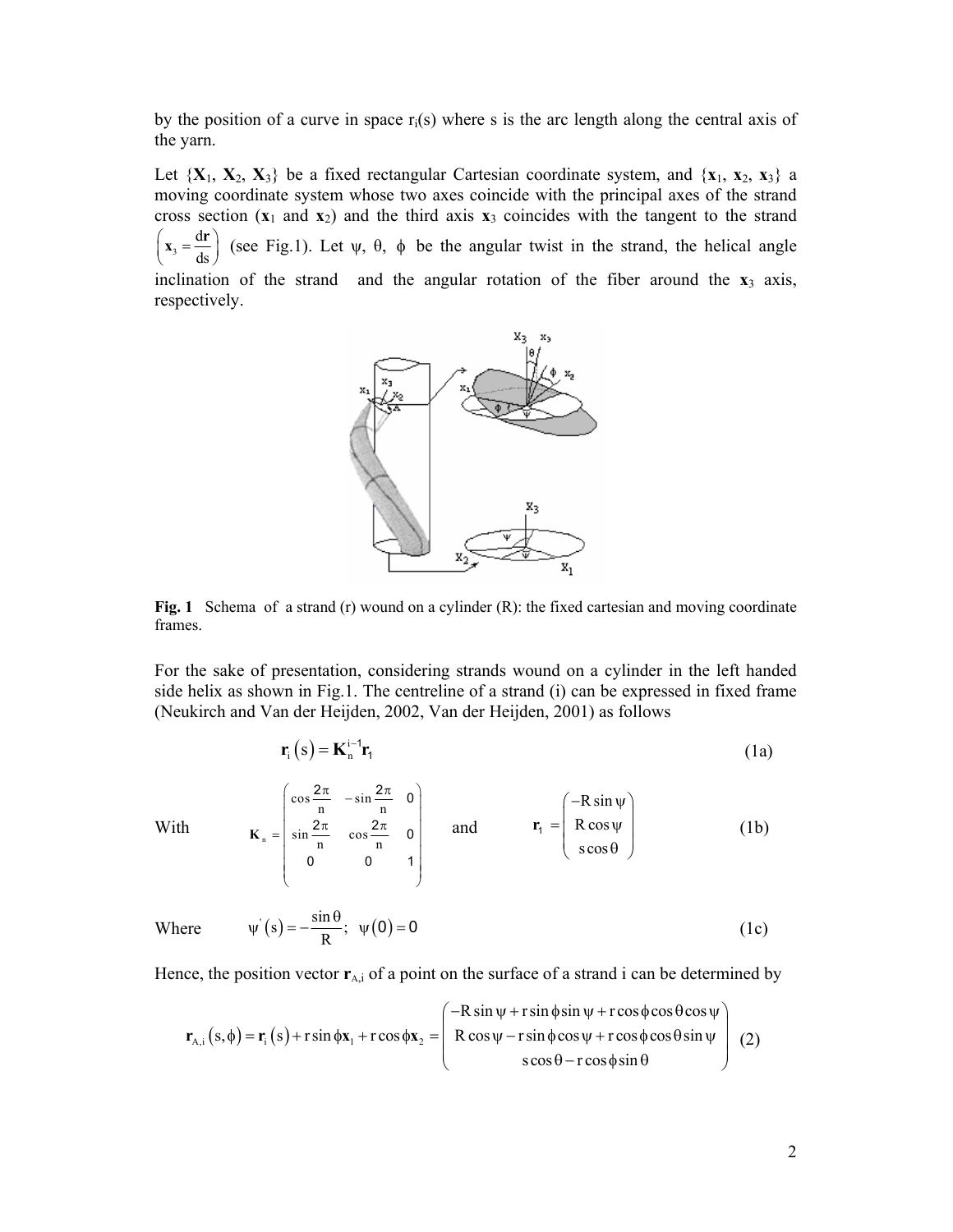The geometrical model considered here is based on elastic rod mechanics in which the following assumption is introduced: the distance of the centreline of two adjacent strands is minimum and equal to the diameter of each strand. This is expressed as follows:

$$
2 + m2 cos2 \theta - 2 cos \left(m sin \theta - \frac{2\pi}{n}\right) = \frac{4}{\rho^{2}}
$$
 (3a)

$$
m\cos^2\theta + \sin\theta\sin\left(m\sin\theta - \frac{2\pi}{n}\right) = 0
$$
 (3b)

Where  $m = \frac{s_{i+1} - s_i}{R}$ ,  $\rho = \frac{R}{r}$ 

Equations (1b,c) and 
$$
\mathbf{x}_3 = \frac{d\mathbf{r}}{ds}
$$
 yields to  $\mathbf{x}_3 = \begin{pmatrix} \sin \theta \cos \psi \\ \sin \theta \sin \psi \\ \cos \theta \end{pmatrix}$  (4)

Let u, whose components are  $u_1, u_2, u_3$ , be the curvatures and the twist of strand in the moving frame, the governing equations of the evolution of a strand (the centreline) are given by

$$
\frac{d\mathbf{x}_i}{ds} = \mathbf{u} \times \mathbf{x}_i \qquad i = 1, 2, 3
$$
 (5)

Because the centreline of each strand lies on a cylinder of R, a cylindrical coordinate frame {**e**r, **e**ψ, **e**z} is introduced as follows

$$
\begin{aligned}\n\mathbf{e}_r &= -\sin\psi \mathbf{X}_1 - \cos\psi \mathbf{X}_2; \\
\mathbf{e}_\psi &= -\cos\psi \mathbf{X}_1 + \sin\psi \mathbf{X}_2; \\
\mathbf{e}_z &= \mathbf{X}_3\n\end{aligned} \tag{6a}
$$

With 
$$
\frac{d\mathbf{e}_r}{ds} = \frac{d\psi}{ds}\mathbf{e}_\psi
$$
;  $\frac{d\mathbf{e}_\psi}{ds} = -\frac{d\psi}{ds}\mathbf{e}_r$ ;  $\mathbf{x}_3 = -\sin\theta\mathbf{e}_\psi + \cos\theta\mathbf{e}_z$  (6b)

## **3. Governing equations of a multi-ply yarn**

## **3.1 Link, twist and writhe in textile engineering (Kinematic equation)**

For this presentation, consider a single Z twisted yarn of length L whose ends are glued together to form a closed loop or hank. Let the number of total end rotations of the yarn, before being formed into the hank, be specified as the link which is a topological invariant, i.e. it is unaffected by any deformations and is defined for as the following formula (Van der Heijden et al., 2003 and Fuller, 1971)

$$
L_k = T_w + W_r \tag{7}
$$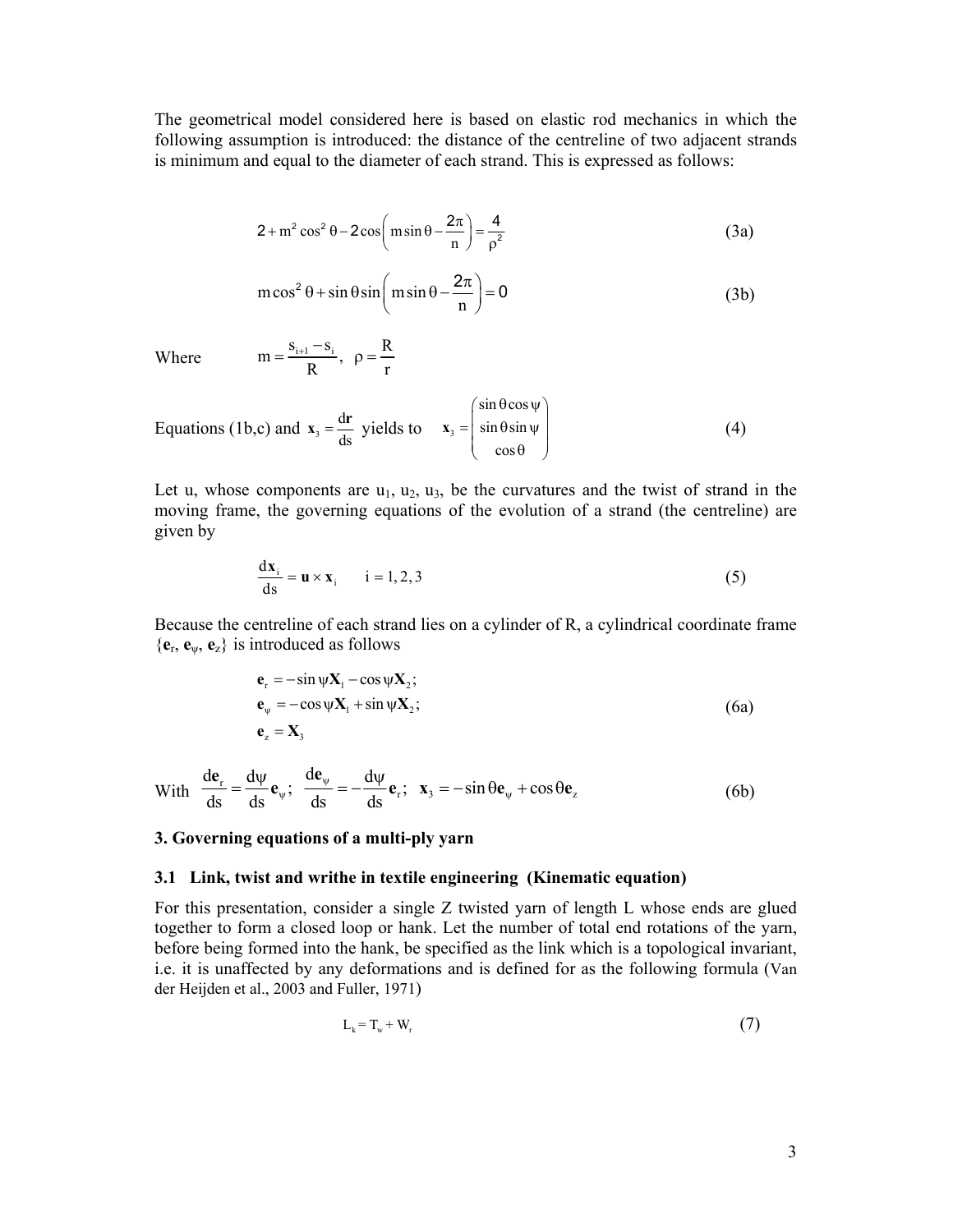Where  $T_w = \frac{1}{2\pi} \int_{L} u_3$  $T_w = \frac{1}{2\pi} \int_a u_3 ds$  is the total twist, and W<sub>r</sub> (named the writhe) is a property of centre-line of the single yarn. It is produced from the out-of-plane deformation to form a snarl or plied yarn and equal to the signed crossing number averaged over planar projections from all possible directions (see Thompson et al. (2002), p.963). In a spinning process, the concept of the "twist" that is inserted into a single twisted yarn, is actually the 'link' per an unit length of yarn. If applying a rotation of  $\Omega$  (rads) in a single yarn of length L, the spinning twist per length  $\tau$  (positive for Z twist and negative for S twist) and twist angle are given by, respectively

$$
\tau = \frac{\Omega}{L}, \quad \tan \theta = r\tau \,. \tag{8}
$$

Since the twist is assumed constant along the yarn in textile engineering, the link is written as follows

$$
L_k = \frac{\Omega}{2\pi} = \frac{L\tau}{2\pi}.
$$
\n(9)

A similar explanation holds for a multi-ply assembly from more than one hank and the details can be seen in Neukirch and Van der Heijden (2002).

#### **3.2. Kinetic balance Equations**

Consider a multi-ply yarn of n strands whose physical and geometrical parameters are mentioned in previous sections. The governing equations of a strand for the force **F** and moment **M** are given by (Fraser and Stump, 1998a,b; Thompson et al., 2002; Stump and van der Heijden, 1999)

$$
\frac{dF}{ds} + p = 0 \tag{10a}
$$

$$
\frac{d\mathbf{M}}{ds} + \frac{d\mathbf{r}}{ds} \times \mathbf{F} = 0
$$
 (10b)

Where **p** is the pressure (force per unit length) on a strand in which the constitutive relations between the stresses and trains are assumed linear and given by

$$
\mathbf{M} = \mathbf{B}\mathbf{x}_3 \times \frac{d\mathbf{x}_3}{ds} + \mathbf{C}\mathbf{u}_3 \mathbf{x}_3 \tag{11}
$$

and B and C are the two principal bending stiffness and torsional rigidity of strands, respectively. Let  $(F_r, F_\psi, F_z)$  be the components of F in the cylindrical coordinate, we have

$$
\mathbf{F} \times \mathbf{d}_3 = (F_{\psi} \cos \theta + F_{z} \sin \theta) \mathbf{e}_r - F_r \cos \theta \mathbf{e}_{\psi} - F_r \sin \theta \mathbf{e}_{z}
$$
(12)

From (12) and (11), the differential balance equation (10b) is rewritten as follows

$$
-B\frac{d^2\theta}{ds^2} + B\left(\frac{d\psi}{ds}\right)^2 \sin\theta \cos\theta - Cu_3 \frac{d\psi}{ds} \sin\theta = -F_\psi \cos\theta - F_z \sin\theta \tag{13}
$$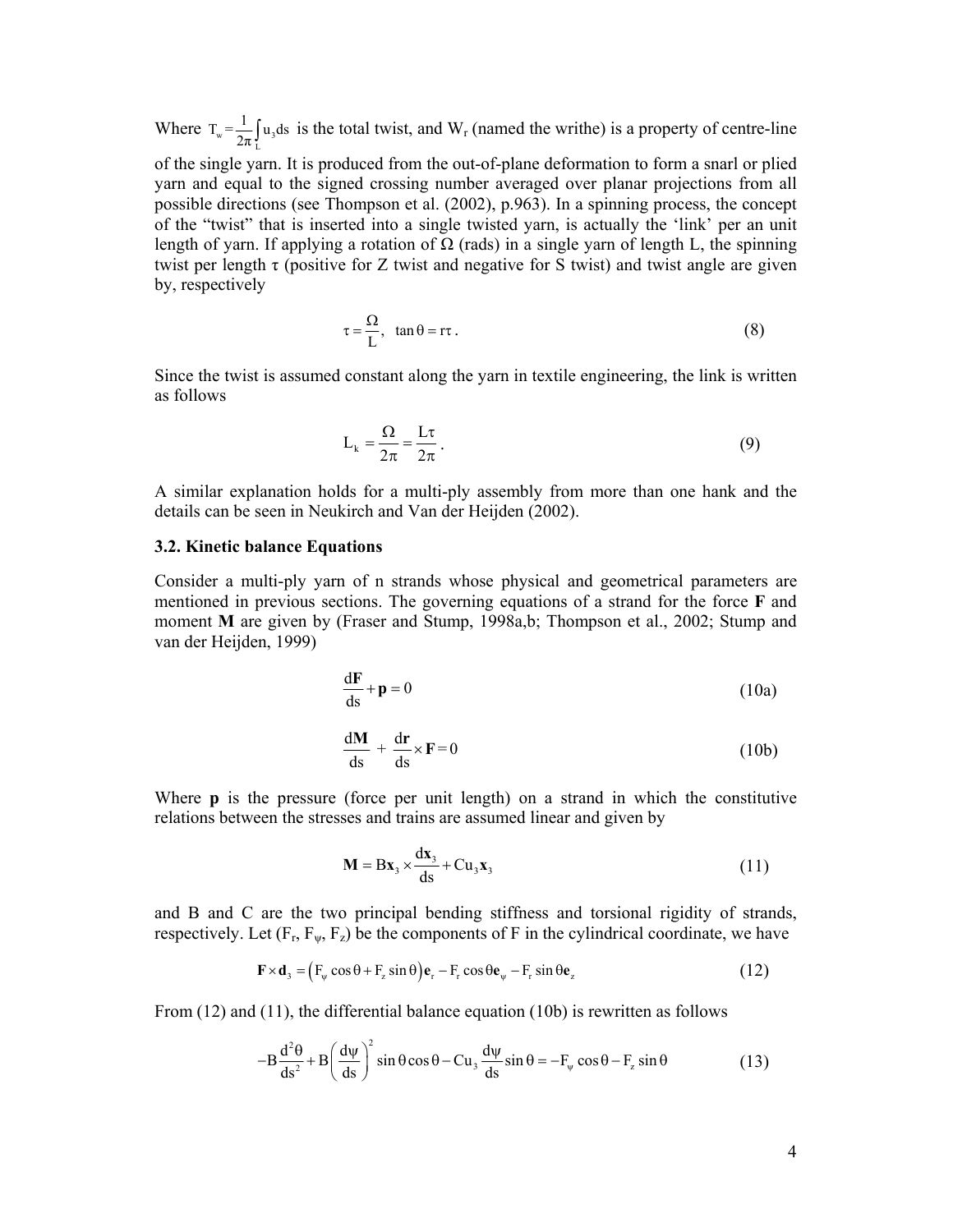$$
F_r = -B \frac{d^2 \psi}{ds^2} \sin \theta - 2B \frac{d\psi}{ds} \frac{d\theta}{ds} \cos \theta + C u_3 \frac{d\psi}{ds}
$$
 (14)

$$
C\frac{du_3}{ds} = 0\tag{15}
$$

The derivatives of F in the cylindrical frame are given by

$$
\frac{dF_r}{ds} = -\frac{F_\psi}{R}\sin\theta - p; \quad \frac{dF_\psi}{ds} = \frac{F_r}{R}\sin\theta; \quad \frac{dF_z}{ds} = 0
$$
\n(16)

With the assumption  $\theta$  and  $u_3$  are constant, equations (14), (16) and (11) show that the components of F are all constant and are calculated as follows

$$
F_r = 0
$$
  
\n
$$
F_z = \frac{F_o}{n}
$$
  
\n
$$
F_w = \frac{M_o}{nR} + \frac{B}{R^2} \sin^3 \theta - \frac{Cu^3}{R} \cos \theta
$$
\n(17)

where  $F_0$  and  $M_0$  are the axial force and moment applied to the multi-ply yarn, respectively. From (17), the differential balance equation (13) is rewritten by

$$
2n\sin^3\theta\cos\theta - n\frac{C}{B}\rho ru_3\cos 2\theta + \frac{\rho^2r^2F_0}{B}\sin\theta + \frac{\rho rM_0}{B}\cos\theta = 0
$$
 (18)

With a given initial twist  $u_3$ , it can be expressed as follows (Antman, 1995, Love, 1904)

$$
u_3 = \frac{d\phi}{ds} + \frac{d\psi}{ds}\cos\theta = \frac{\Omega}{L} - \frac{\sin 2\theta}{2R} = \tau - \frac{\sin 2\theta}{2R}
$$
(19)

Substituting (19) into (18) yields

$$
2n\sin^3\theta\cos\theta + \frac{C}{4B}n\sin 4\theta - \frac{Cr}{BL}n\tau\rho\cos 2\theta + \frac{\rho^2r^2F_0}{B}\sin\theta + \frac{\rho rM_0}{B}\cos\theta = 0 \quad (20)
$$

#### **3.3 The balance of a multi-ply yarn**

When removing applied force and moment ( $F_0 = M_0 = 0$ ), the multi-ply yarn reaches the balanced state and the equation (18) yields to

$$
2n\sin^3\theta\cos\theta + \frac{1}{4}\gamma n\sin 4\theta - \tau\frac{r}{L}\gamma np\cos 2\theta = 0
$$
 (21)

where  $\gamma = \frac{C}{B}$ ; Equation (21) gives the relationship between twist and writhe of the process of transformation single twisted yarn to n ply yarn. Hence, with given yarn structural parameters (yarn count, twist, bending stiffness, torsional stiffness and the number of strands of a multi-ply yarn), the balance state  $(\theta)$  of the multi ply yarn is totally determined by (3) and (21).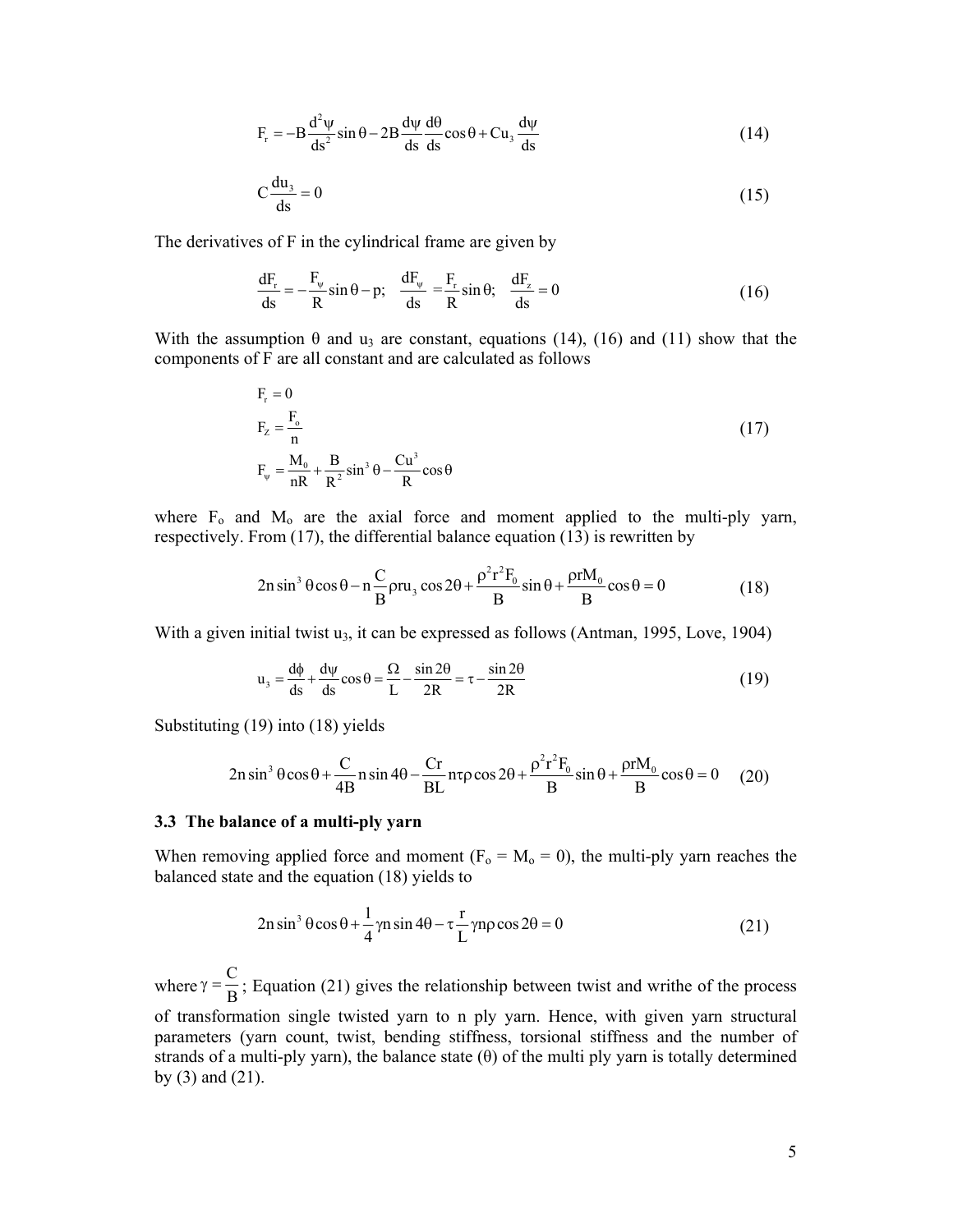#### **4. Examples and discussions**

In this work, the balance of multi ply yarns of 2, 4, 8, 16 strands will be considered and investigated. The analysis is carried out using a range of different yarn counts and initial twists in which the relationships between twist angle (link) of strands and helical angle of the multi-ply yarn (or the corresponding quantity) are determined. Although the torsional and bending stiffnesses of strands depend on the structural parameters of the yarn, the ratio of the torsional and bending stiffness  $(\gamma)$  and the Poisson's ratio  $(\gamma)$  are assumed constant at about 0.7 and 0.43, respectively, in the present work. Furthermore, the radius of wool worsted strands is calculated as a function of the yarn counts using the packing fraction of 0.63 by Booth, (1975).

#### Plies from one hank

For plied twisted yarns from one hank, i.e., two strands (n = 2, R = r  $(\rho =1)$ ): this is a popular and simple case of multi-ply yarns. In the balance state, the kinematic and balance kinetic equations yields

$$
\tan \psi_{o} = \tau_{0} r = -\frac{1}{2} \tan 2\theta (1 + 2v \sin^{2} \theta)
$$
 (22)

where  $\psi_0$  is the twist angle of the two strands. The link and writhe can be determined from (7)-(8) and (22)

$$
L_{k} = \frac{L}{2\pi r} \left( v \sin 2\beta - (1 + v) \tan 2\beta \right)
$$
 (23)

$$
W_r = -\frac{L}{2\pi r} \sin 2\beta \tag{24}
$$





plied yarn using different  $\gamma$ 's plied yarn using different yarn counts

**Fig. 2**. Relationship between the twist angle **Fig. 3**. Relationship between the twist angle of strand and helix twist angle of balance of strand and helix twist angle of a balance

The relationship is shown between the initial twist in Figure 2 or the link of the single twisted strands in Figure 3 and structural stability of the plied yarn where the stability is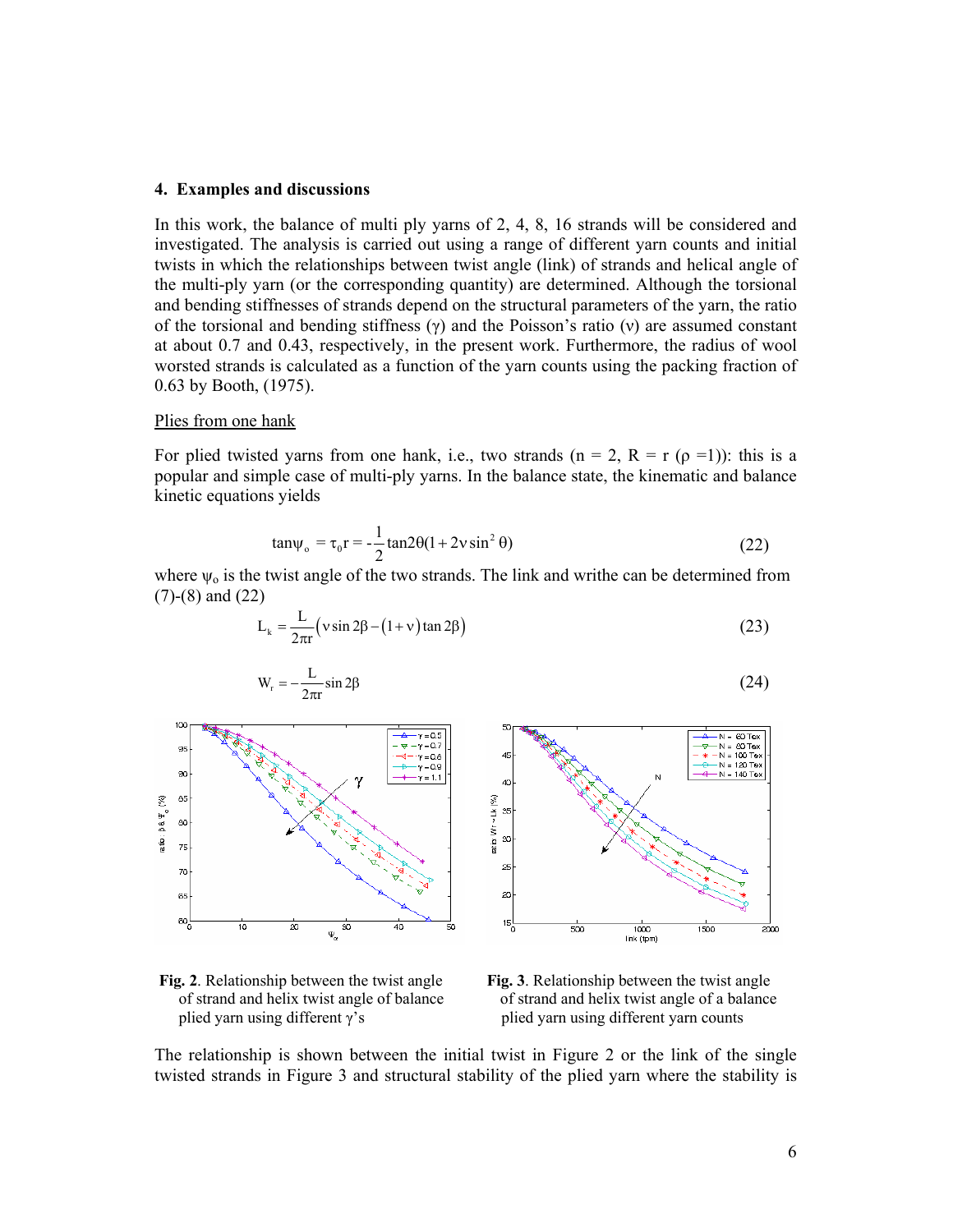given in terms of the ratio of twist angle of the strand to the helix angle of the plied yarn (Figure 2) or the ratio of writhe to link ( Figure 3). It can be seen that this relationship depends clearly but not strongly on the geometrical property of strands (yarn count, packing fraction). The results also show good agreement between the present analysis using the TLC and kinetic balance and the experimental analysis (Fig.4). The difference between the theoretical values and the experimental results is always less than 8% for two strand plied yarns.



**Fig. 4**. The relationship between twist of strand **Fig. 5**. The relationship between twist of strands and helix twist angle of a plied yarn: comparison and helix twist angle of a multi ply yarn for between experimental results and the results the different cases of used yarn counts : 80, from the present work using strands of 80 Tex. Tex 100 Tex and 140 Tex using 4 strands.



#### Plies from more than two hanks

The influence of the number of strands and their yarn count on the structural stability of a multi-ply n-strand yarn is considered in the following. Figure 5 shows the theoretical relationship between twist angle of strands and the helical angle of the multi ply yarn of strands with respect to yarn count (80 Tex, 100 Tex, 140 Tex ) at the balance situation. The relationship in Figure 6 shows the effect of an increased number of strands from 4 to 16.



**Fig. 6**. Relationship between twist of strands and helix twist angle of plied yarn for the cases of 4, 8, 16 strands of 80 Tex

Due to the limitation of paper length, some other results which do not appear in the paper will be presented at the conference.